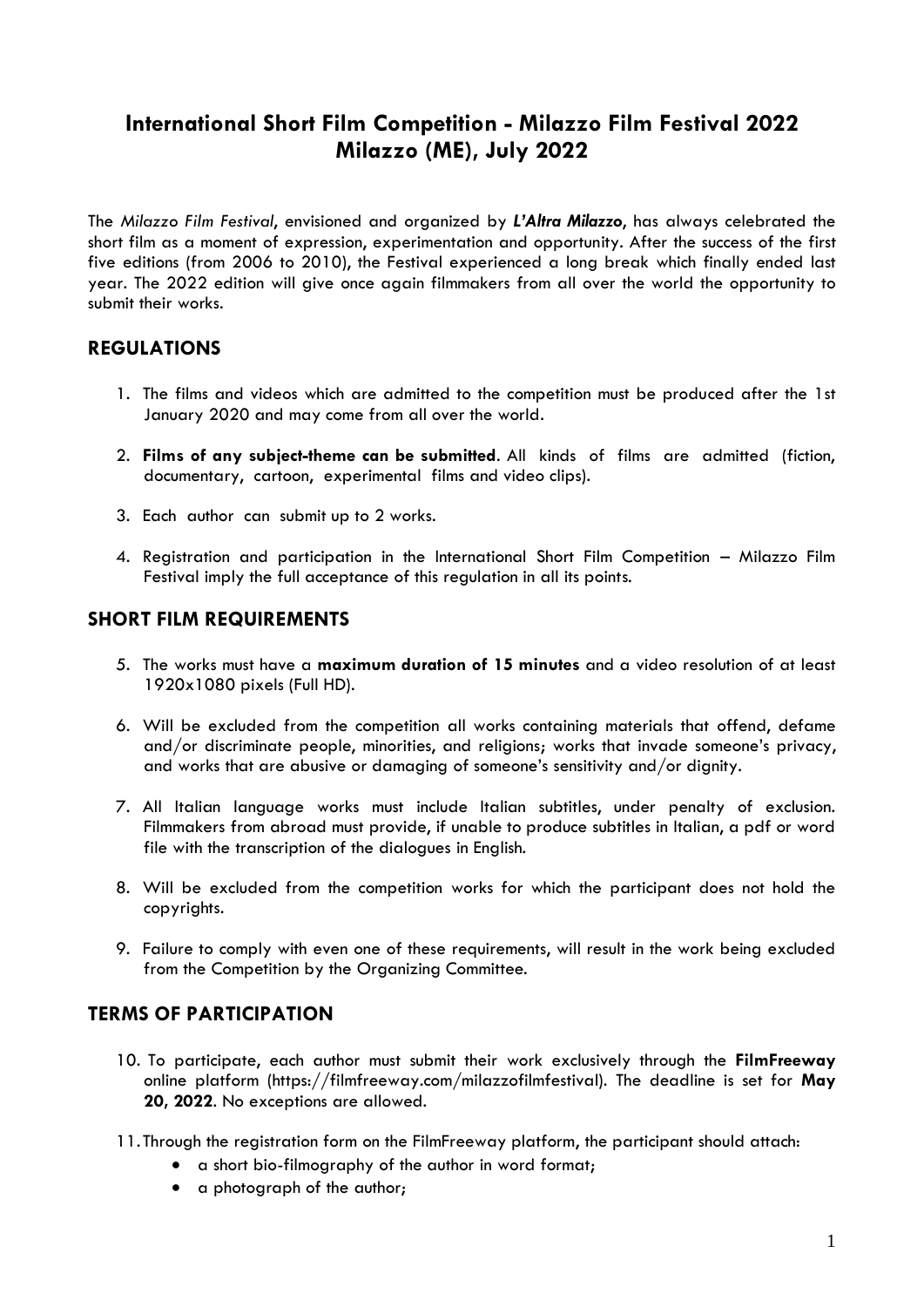- two or more pictures from the short film (minimum 2000 px), free to be published by the MFF in its catalogue, its social medias and any other communication tools;
- the synopsis of the film in Italian and English (no more than 55 words) in word format.
- 12. The competition requires a **registration fee** to be paid on the registration web platform:
	- Early Deadline (to be submitted by April the  $4^{th}$ )  $\epsilon$  5.00
	- Final Deadline (to be submitted by May the  $20<sup>th</sup>$ )  $\epsilon$  10.00

The fee is not refundable under any circumstances.

### **SELECTION**

- 13.The Short Films are selected exclusively by the Managing Committee of the MFF. The decision of the Committee is final and cannot be questioned. The selected films, if in fully compliance with all the required standards, will be published on the MFF website **www.milazzofilmfestival.it** within June 20, 2022.
- 14.The authors of the short films selected by the Committee will be informed via email. To finalize their admission, each author has 48 hours to send:
	- an **ID** and a valid **tax code**.
	- a digital file of the **short film**, through online file transfer services. The videos need to have the following quality requirements, in order to secure a good streaming quality; a maximum size of 40 GB; a minimum resolution of 1920x1080 (Full HD); video codec: Apple ProRes 422HQ or Apple ProRes 444 /H264 / DNxHD (minimum bit-rate 30 Mbps); preferred format: .mov / .mp4.
	- a video presentation of the author and their own work, up to 60 seconds in 16:9 format.
	- release form and any other forms which will be attached to the email sent to the selected authors - filled out and signed;
- 15. If the author can't attend the Festival, they must guarantee their presence via video call. If this won't happen, their works will still be screened during the awards ceremony, but will not compete for the final prizes.

### **AWARDS**

- 16.The screening of the selected works will take place during the Milazzo Film Festival, that will take place in Milazzo (ME) from 20-24 July 2022.
- 17.The Organizing Committee will appoint a qualified Jury who will assign the following awards:
	- **Silver Scarab** Award for the best short film.
	- **Polyphemus** Award for the best short film made by authors born or resident in Sicily.

As well as the:

- **MFF** Award assigned by the MFF Organizing Committee
- **CortoBello** Award, assigned by the audience through an online vote.
- **Posidonia** Award. The theme of this award, awarded by the MFF in collaboration with the AMP Capo Milazzo, is the sea: an environmental heritage and principle of life, a source of health and well-being, a place of commitment and activity for millions of people. The sea must be protected but in order to do so you have to know it. The short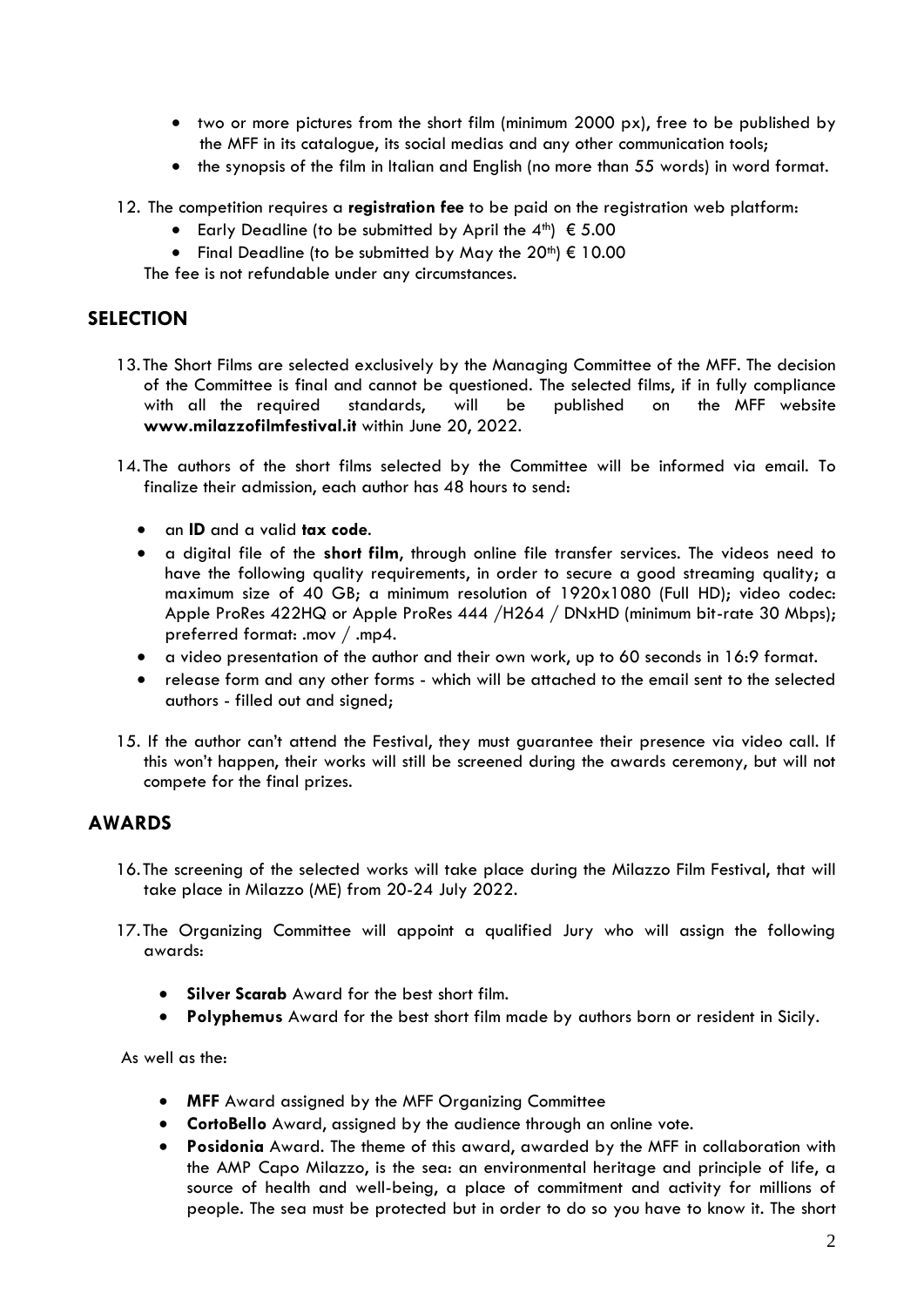films that revolve around the sea - its lives (humans and animals), those who suffer the harmful consequences of climate change and pollution - will have the purpose to raise public awareness on marine pollution from plastics, fuels, chemicals, and so on. The MFF and the AMP have the goal to show how the sea is a precious source of life, well-being and health. We aim at promoting respect, knowledge and love also through the film medium, highlighting the many links that man has with the sea; social, economic, ecological, naturalistic, energy-related, historical, touristic, sportive, etc. The sea is rich of intrinsic beauty, a wonderful source of life, a limited resource that must be safeguarded and protected. The short films that will participate in this section of the competition must have the same technical characteristics as all the other works competing in the MFF. When submitting their work, the author must specify that the short film will participate in this section of the competition. The works selected by the Organizing Committee of the MFF will enter the final stage of the competition and will be screened in a special evening organized in collaboration with the AMP Capo Milazzo. A special jury will determine the winner.

- **Ettore Majorana** Award, established by the State Technical Technological Institute of the same name, which will award the short film that best deals issues concerning technology and innovation.
- 18.The organizing committee has the right to institute further prizes or special mentions during the selection.
- 19.The organizing committee reserves the right to live-stream the evening, and therefore also the selected short films.
- 20. Costs of travel, food and accommodation in Milazzo of the awarded authors, their companions and/or their representatives, are not covered by the Festival.

### **DECLARATIONS AND AUTHORIZATIONS**

- 21. Applying and competing at the International Short Film Competition MFF, implies a full acceptance of this regulation in all its parts. In particular:
	- The author and the production authorize the disclosure of their data online and theirs release to the press for promotional purposes. All personal data will be processed in accordance with Regulation (EU) 2016/679 with regard to the processing of personal data, as well as free circulation of such data, and according to the legislation on the use of personal data (Legislative Decree 196/2003). The provided data will not be used or shared with anyone for any commercial purpose. The data provided will be used exclusively for organizational purposes. They may be provided to organizers of other film festivals or events. For more information, see the complete Privacy Policy available at the website [www.milazzofilmfestival.it/privacy-policy/.](http://www.milazzofilmfestival.it/privacy-policy/)
	- The author and/or the production declares that the short film does not infringe the rights of third parties, as expressed by the law 633/1941 and subsequent amendments (copyright) and does not contain any defamatory content. The author is the legal representative, either in civil and criminal matters, of the film presented, and is responsible for the violations of the intellectual property rights of the artistic content of others, taking part or mentioned in the short film submitted. The author must be the owner – or have a licence – of the short film copyrights, including any complementary material related to the submitted film. The author also certifies that all commercial images and logos used in the film are entirely original or that has obtained any consent, release, license, authorization or waiver granting their inclusion or reproduction in the film.